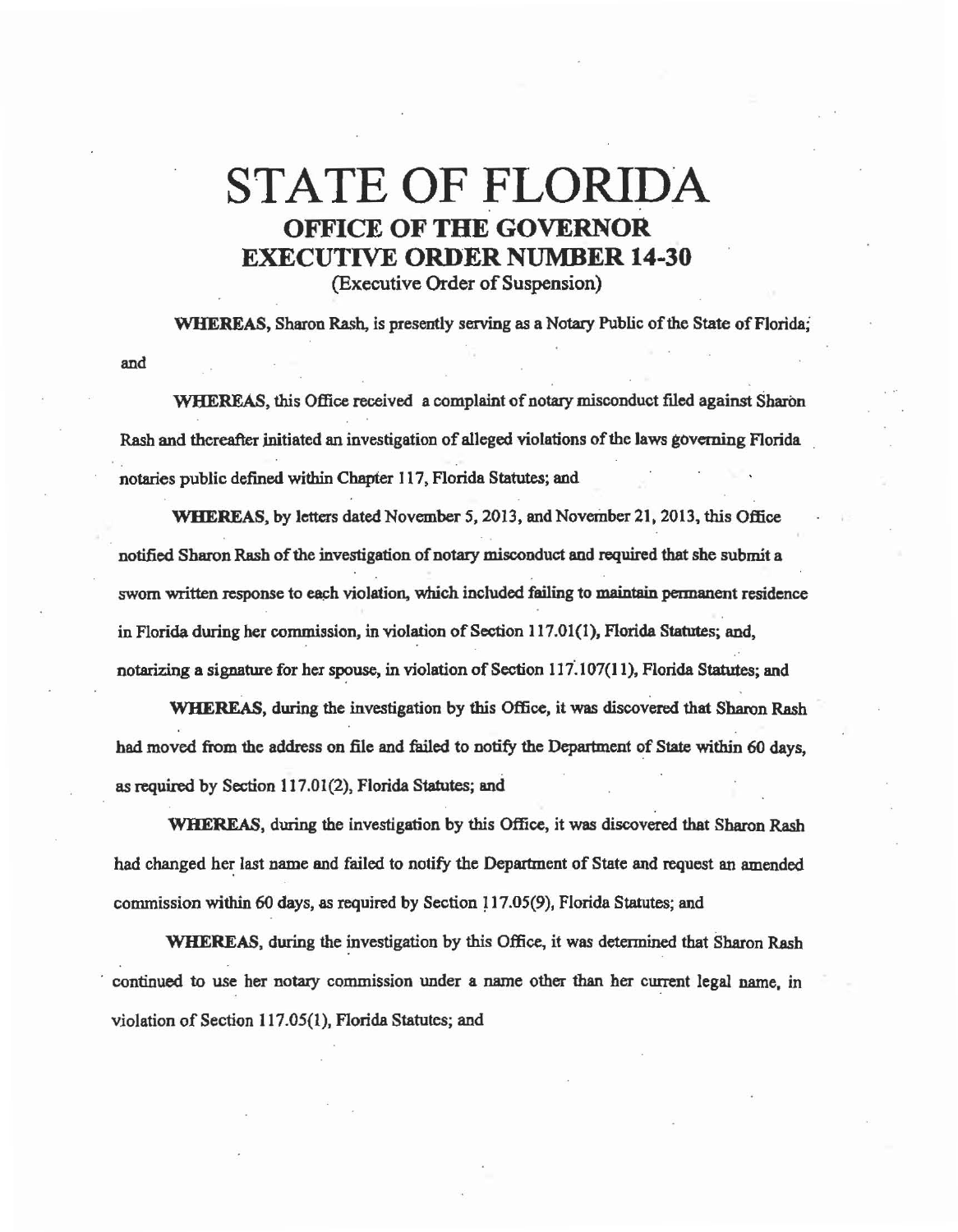WHEREAS, to date, Sharon Rash has refused to cooperate with, or respond to, the investigation by this Office regarding the complaint of notary misconduct, which constitutes a neglect of duty warranting the suspension of her commission, pursuant to Section  $117.01(4)(c)$ , Florida Statutes; and

WHEREAS, it is in the best interests of the citizens of the State of Florida that Sharon Rash, be immediately suspended from the public office, which she now holds, upon the grounds set forth in this Executive Order;

NOW, THEREFORE, I, RICK SCOTT, Governor of Florida, pursuant to Article IV, Section 7 of the Florida Constitution and Section 117.01(4), Florida Statutes, find and state as follows;

- A. Sharon Rash is a duly appointed Notary Public of the State of Florida, pursuant to Section 117.01, Florida Statutes.
- B. Sharon Rash is commissioned as a Florida notary public from August 2, 2011. through August 1, 2015.
- C. Sharon Rash failed to notify the Department of State within 60 days of her change of address, in violation of Section 117.01(2), Florida Statutes.
- D. Sharon Rash failed to notify the Department of State and request an amended commission within 60 days of the change in her legal name, in violation of Section · 1 I 7 .05(9), Florida Statutes.
- E. Sharon Rush used her notary commission under a name other than her legal name, in violation of Section 117.05(1), Florida Statutes.
- F. Sharon Rash refused to cooperate or respond to an investigation of notary misconduct by the Executive Office of the Governor, as required by Section 117.01(4)(c), Florida Statutes.